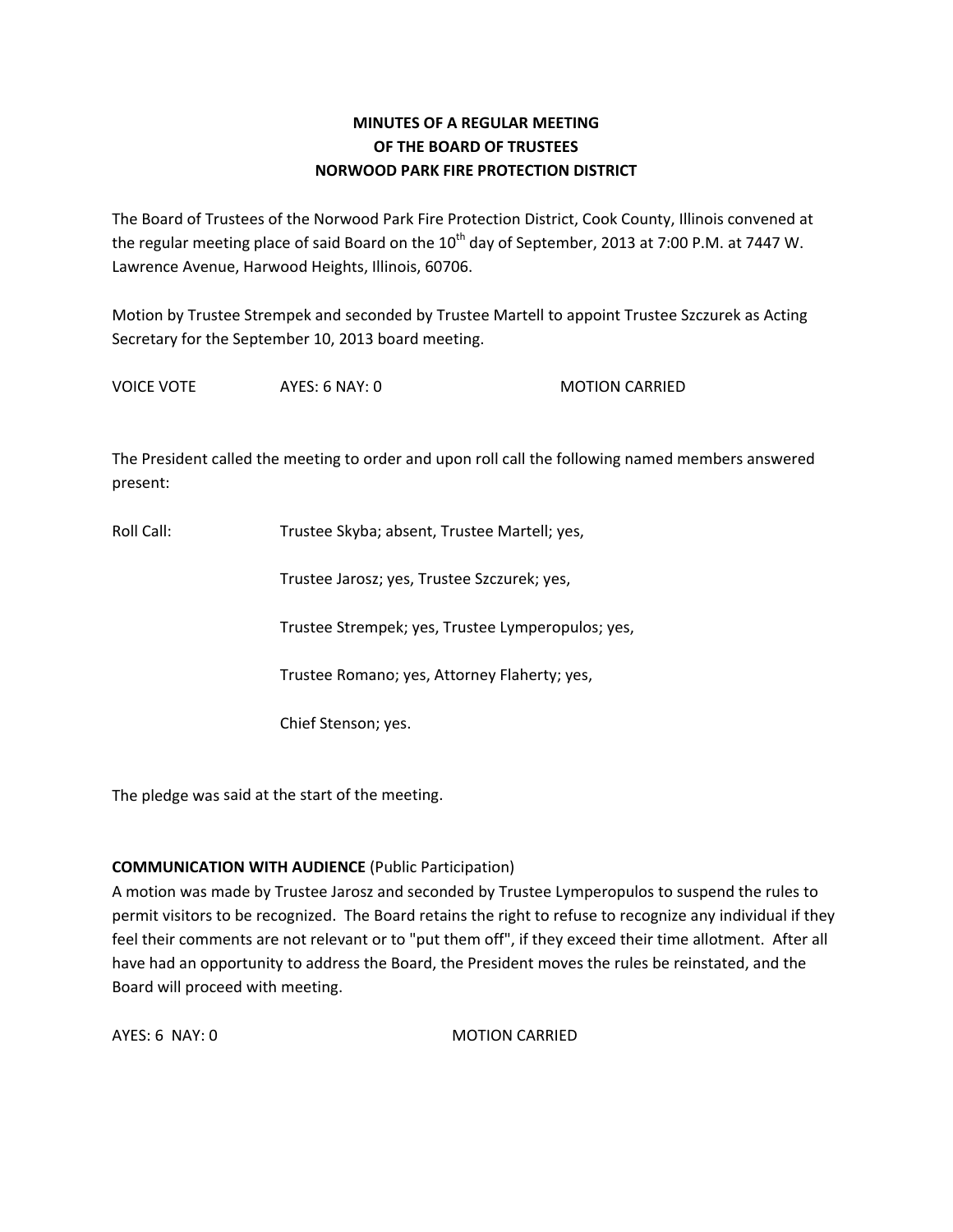A motion was made by Trustee Szczurek and seconded by Trustee Martell to approve the payment of all current bills in the amount of \$367,867.62.

Question on the motion by Trustee Martell, there is a discrepancy from the financial report to the amount of current bills by \$400.00. Chief will look into it.

| Roll Call:     | Trustee Skyba; absent, Trustee Martell; yes,      |
|----------------|---------------------------------------------------|
|                | Trustee Jarosz; yes, Trustee Szczurek; yes,       |
|                | Trustee Strempek; yes, Trustee Lymperopulos; yes, |
|                | Trustee Romano; yes.                              |
| AYES: 6 NAY: 0 | <b>MOTION CARRIED</b>                             |

A motion was made by Trustee Martell and seconded by Trustee Lymperopulos to approve the minutes of the Public Hearing held on August  $13^{th}$ , 2013.

| Roll Call: | Trustee Skyba; absent, Trustee Martell; yes, |
|------------|----------------------------------------------|
|------------|----------------------------------------------|

Trustee Jarosz; abstain, Trustee Szczurek; yes,

Trustee Strempek; yes, Trustee Lymperopulos; yes,

Trustee Romano; abstain.

AYES: 6 NAY: 0 MOTION CARRIED

A motion was made by Trustee Strempek and seconded by Trustee Romano to approve the minutes of the Regular meeting held on August 13<sup>th</sup>, 2013.

Roll Call: Trustee Skyba; absent, Trustee Martell; yes,

Trustee Jarosz; yes, Trustee Szczurek; yes,

Trustee Strempek; yes, Trustee Lymperopulos; yes,

Trustee Romano; yes.

AYES: 6 NAY: 0 MOTION CARRIED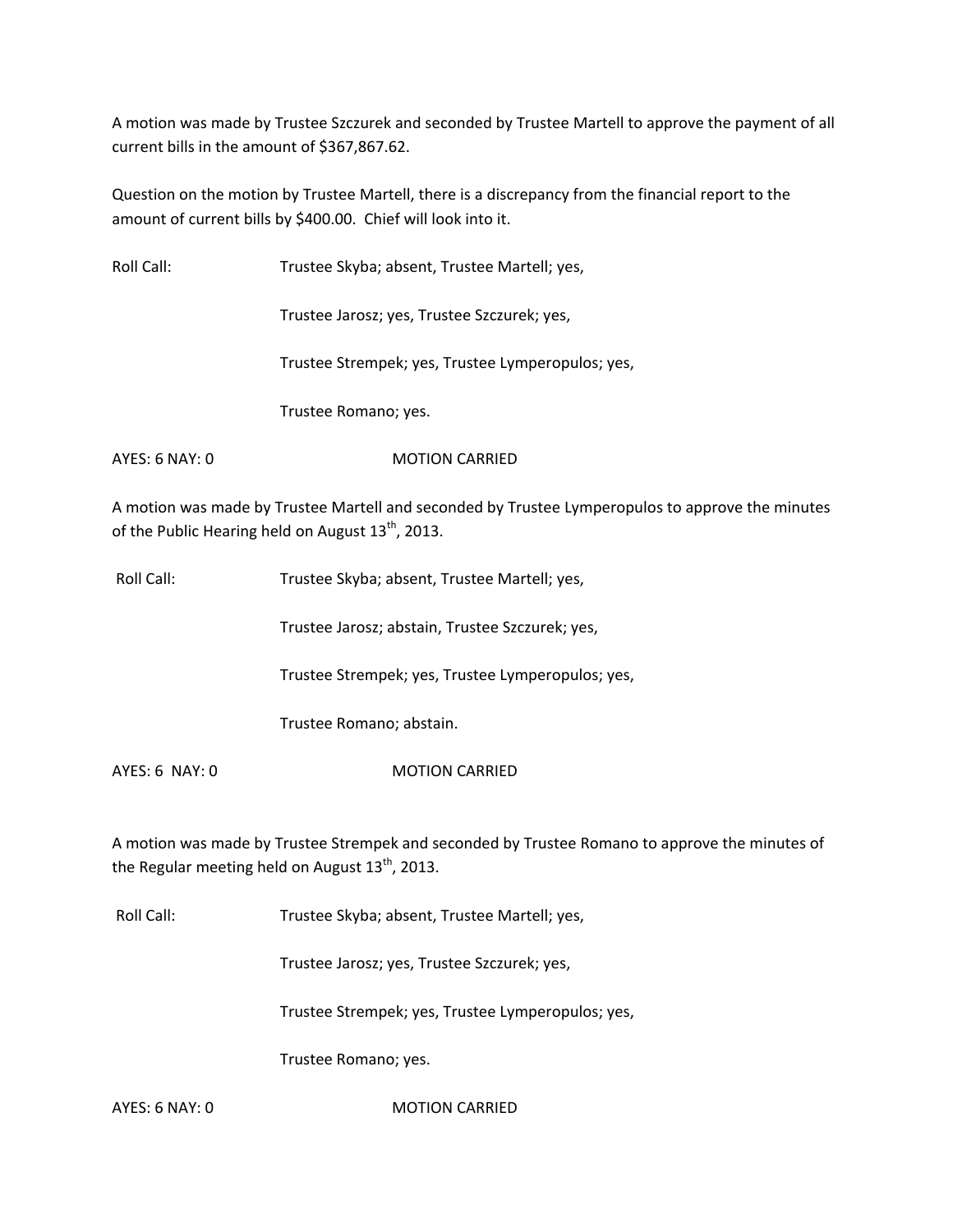#### **TREASURER'S REPORT**

# Schedule of Assets (Arising from Cash Transactions) August 31, 2013

#### Assets

| Checking and money market accounts (interest rate-APY):     |                |
|-------------------------------------------------------------|----------------|
| Plaza Bank checking #4303503 (0.046%)                       | \$1,948.45     |
| Plaza Bank money market #4303498 (0.295%)                   | 1,431,449.48   |
| Plaza Bank ambulance billing money market #4304492 (0.295%) | 518,127.77     |
| Plaza Bank-Medical #1003102                                 | 3,052.82       |
| Total checking and money market accounts                    | 1,954,578.52   |
| Certificates of deposit (interest rate and maturity):       |                |
| Plaza Bank (0.65%, 09/02/14)                                | 621,036.10     |
| Belmont Bank and Trust (1.00% 08/23/14)                     | 536,609.63     |
| Plaza Bank (0.64% 07/17/14)                                 | 124,280.14     |
| Plaza Bank (0.65% 09/18/14)                                 | 420,918.53     |
| Plaza Bank (0.65% 12/23/14)                                 | 470,920.47     |
| Belmont Bank (1.00% 08/21/14)                               | 513,021.88     |
| Belmont Bank (1.00% 07/19/14)                               | 362,472.84     |
| Total certificates of deposit                               | 3,049,259.59   |
| Total checking, money market and certificates of deposit    | \$5,003,838.11 |

Motion by Trustee Szczurek, seconded by Trustee Lymperopulos to approve the Treasurer's report as presented from the Financial Statement for August 2013**.**

Trustee Martell stated this is a new report format and explained the changes. Key Performance Indicator report is being worked on and we hope to have it done in October or November.

Roll Call: Trustee Skyba; absent, Trustee Martell; yes,

Trustee Jarosz; yes, Trustee Szczurek; yes,

Trustee Strempek; yes, Trustee Lymperopulos; yes,

Trustee Romano; yes.

AYES: 6 NAY: 0 MOTION CARRIED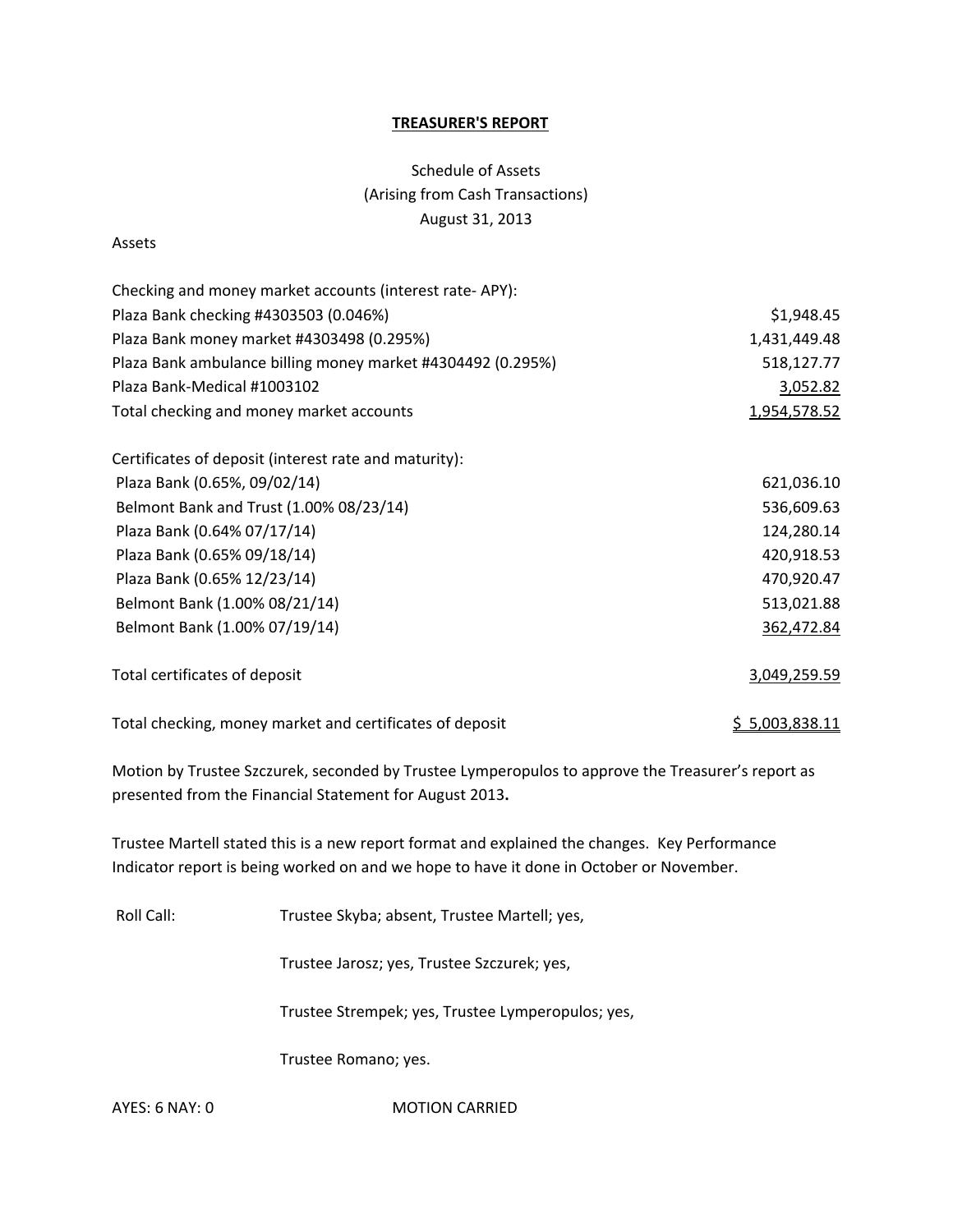## **Chiefs Report:**

All Trustees received a copy of the alarm report.

All Trustees received a copy of the inspection report along with the list of completed inspections for this month.

We held a Commissioners meeting this morning to prepare for the entry level written exam this Saturday at 9am at the Estelle Sieb center. There are 72 applicants approved to take the exam. The Commissioners will be trained and hold the oral exam for the top 25 sometime in early October. Within a month after that, we will have a list.

The audit began on August 20<sup>th</sup> and the field work was completed by the end of the month. We talked to the auditors last Friday and they said everything was going well and we should have our finished product by the end of September.

Brad Virgils came back to work a couple of weeks ago after 6 months off from surgery. I reported that Lt. Art Koszczuk injured himself off duty and had surgery; he is scheduled to be off work for 12 weeks. Firefighter Rich Appelhans was injured at a fire last week and is on Workers Compensation waiting for an MRI, I will keep you informed of his status. There could be an abundance of overtime due to these injuries.

The work on the parking lot is completed. The sewers were raised thanks to Norridge Public Works, 1,000 square feet of new asphalt was installed and the lot was seal coated and crack filled. The concrete work on the two front entrances and the patio has also been completed.

The Open House is scheduled for October  $5^{th}$ ; I hope all can make it to greet our residents.

The flu shot program will start at the Open House; they will be free to residents. Mary Field has agreed again to donate the cost of the vaccine. Resurrection Hospital nurses are donating their time to administer the vaccine. We will also be going to the homebound and the Township Hall.

We have scheduled a class for the Trustees on October 26<sup>th</sup>. Attorney Shawn Flaherty and our accountant's from Lauterbach will be giving the class. Shawn will discuss this during his attorney report.

We will be holding a short ceremony tomorrow morning for 911. This will begin around 8:50am.

Motion by Trustee Martell and seconded by Trustee Jarosz to accept the Chief's Report for August 2013 as presented.

AYES: 6 NAY: 0 MOTION CARRIED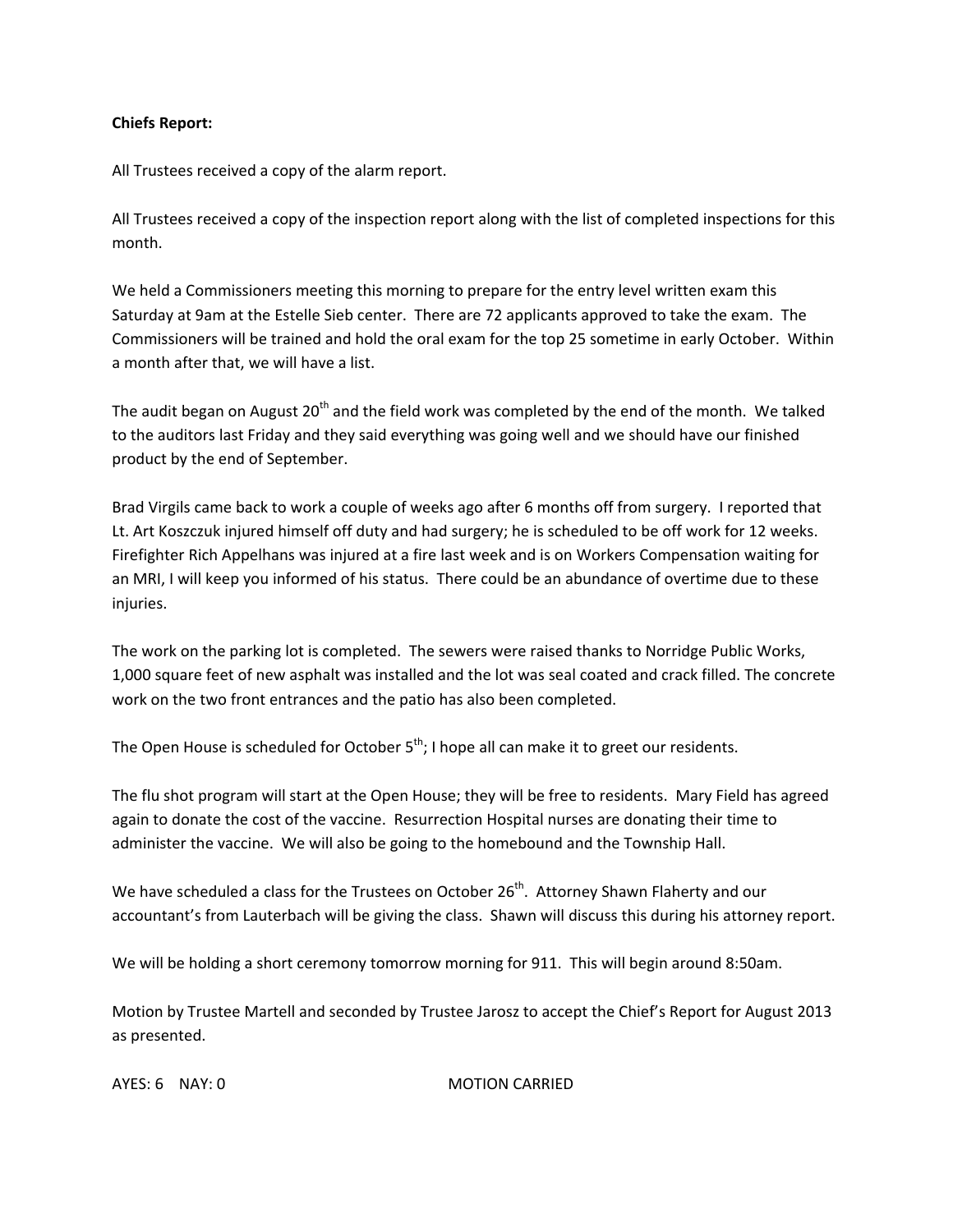#### **Presidents Report:**

Nothing to report at this time.

#### **Attorney's Report:**

Attorney Flaherty discussed Public Act 98‐0316 which passed. This is a bill that will allow you to have maximum rate in the ambulance fund at .4% without referendum. This should prevent the District from having to collect less money due to the EAV decreasing. You will be advised to levy 50/50 from Corporate and Ambulance.

Training in October with the Attorney, Accountant and Auditors, it was discussed that the Trustees do not need the annual training since they are completed this year for their requirements. They do not need to do this again until 2014. Trustee Martell stated that the idea of this training was to make sure that the Trustees know what they are talking about. Discussion. Trustee Martell asked if the increase will give us more cash now with increasing the cap in the ambulance fund. Attorney Flaherty stated that it will not, it just increases the cap. Trustee Martell explained at what percentages we allocate certain funds.

Trustee Martell states that we are looking for Truth in Taxation to capture new growth. CPI is 1.7% this year. If you have new construction that goes on the books and is not a TIFF, Truth in Taxation will allow you to ask for more than 5%. If you do not catch the new property when it comes on the tax rolls then you lose that growth. Trustee Martell states that we are going to ask for 10% to 15%. Existing homeowners will see a slight increase.

911 in Harwood Heights ETSB surcharge, we do not have authority to get a portion of it. They would have to be willing to give us a portion of it. Discussion. Trustee Martell explained the history of what he remembers happened. Norridge does not charge 911 surcharges, but Harwood Heights does and Trustee Martell would like Norridge to charge Harwood Heights for dispatch and not us. Trustee Martell asked for the Chief to send the attorney the dispatch contract to look at. Discussion. Trustee Romano asked if Harwood Heights could dispatch fire/ambulance calls when it is in their town.

Discussion on utility tax and the department being charged for water Attorney to draft a letter to Harwood Heights requesting that they stop charging us utility tax.

## **Committee Reports:**

Finance Committee‐ Trustee Martell stated they met regarding the financial report and we are waiting on the annual audit.

Building and Equipment Committee‐ Chairman Szczurek stated nothing at this time.